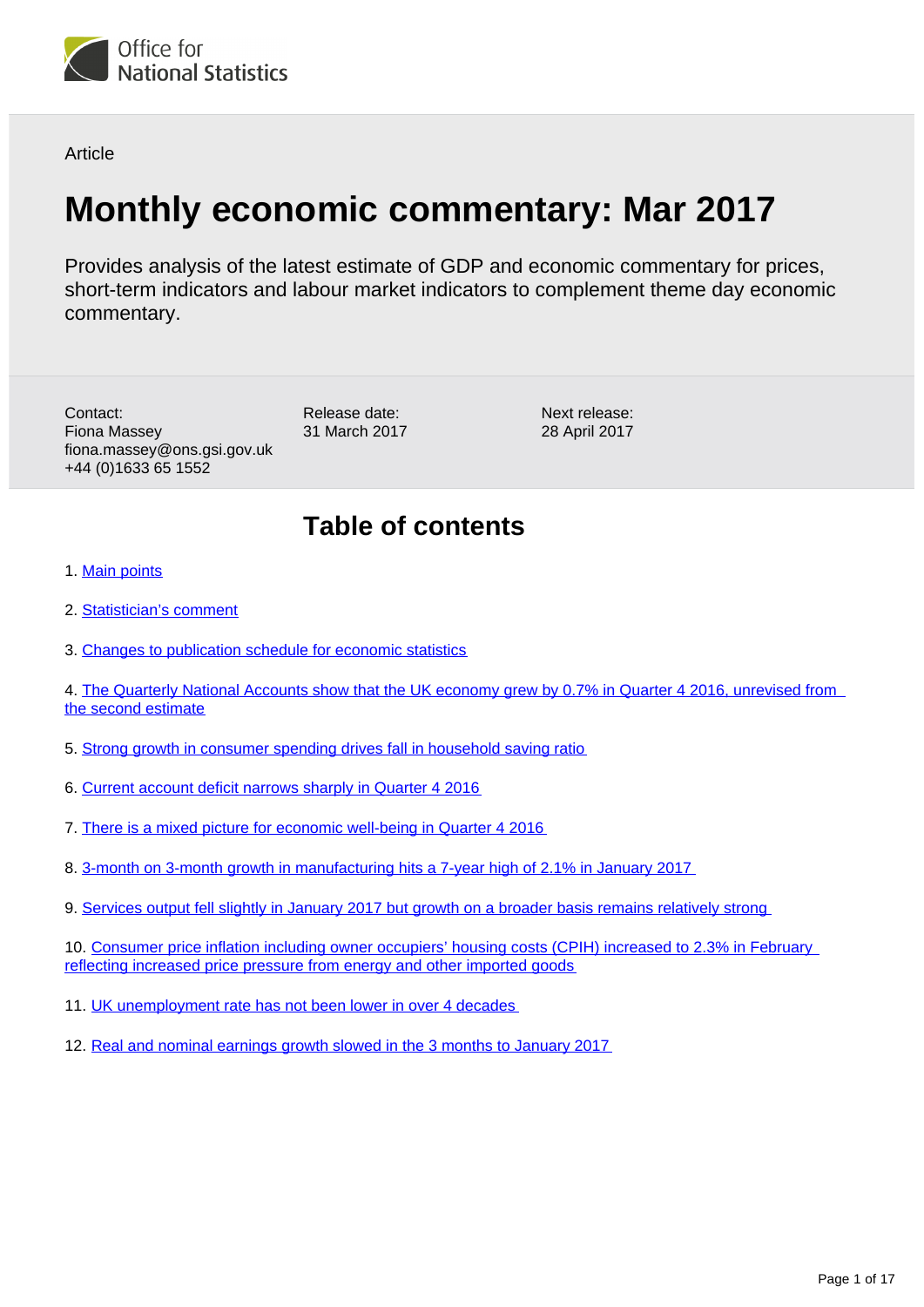## <span id="page-1-0"></span>**1 . Main points**

- The latest estimate of gross domestic product (GDP) shows that the UK economy grew by 0.7% in Quarter 4 (Oct to Dec) 2016 and by 1.8% for the whole of 2016, unrevised from previous estimates.
- Household final consumption expenditure increased by 2.9% in Quarter 4 2016 compared with a year earlier and has been a significant driver to growth in GDP throughout 2016.
- Strong growth in consumer spending has continued to drive a fall in household saving ratio.
- The current account deficit narrowed sharply in Quarter 4 2016, mainly due to a significant narrowing in the trade deficit and in the primary income deficit.
- Whole economy indicators of economic well-being were generally positive; with growth in GDP per head, spending per head and net national disposable income, but household incomes declined.
- Production and construction output were broadly flat in January 2017, following 2 months of strong growth across the headline industries, particularly in motor manufacturing.
- Services output fell slightly in January 2017 but growth on a broader basis (the latest 3 months compared with the previous 3 months) remains relatively strong and in line with recent trends.
- Growth in consumer prices including owner occupiers' housing costs (CPIH) of 2.3% in February 2017 is reflecting a growth in energy prices, food and other imported goods.
- Nominal and real wage growth slowed in the 3 months to January despite unemployment being at its lowest level in over 4 decades.

### <span id="page-1-1"></span>**2 . Statistician's comment**

### **ONS Head of GDP Darren Morgan said:**

"Growth in the final quarter remained unrevised at 0.7%, with buoyant contributions from the retail and wholesale sectors in the run up to Christmas.

"Services dropped slightly in January with weak performances from hotels and the motor trade. However, the long term picture is still one of robust growth.

"Although household spending rose at the end of last year, there was a noticeable worsening in people's perception of the general economic situation and their own financial position. However, while at a historic low, the fall in the saving ratio is partly due to changes in imputed factors and the holdings of pension funds, rather than any significant changes in the real incomes of households."

### **Summary**

Overall, most of the broader measures of the UK economy are continuing the trends seen during 2016. For example, consumer spending remains relatively strong, services output is increasing, manufacturing output is rising, particularly in the production of motor vehicles and unemployment is low. Households are however seeing rising prices for goods and services in some key areas such as food and fuel, which is putting downward pressure on real wages and incomes. More data will become available over the coming months, particularly the preliminary estimate of GDP for Quarter 1 at the end of April which will give a more complete picture of the economy in the first few months of 2017.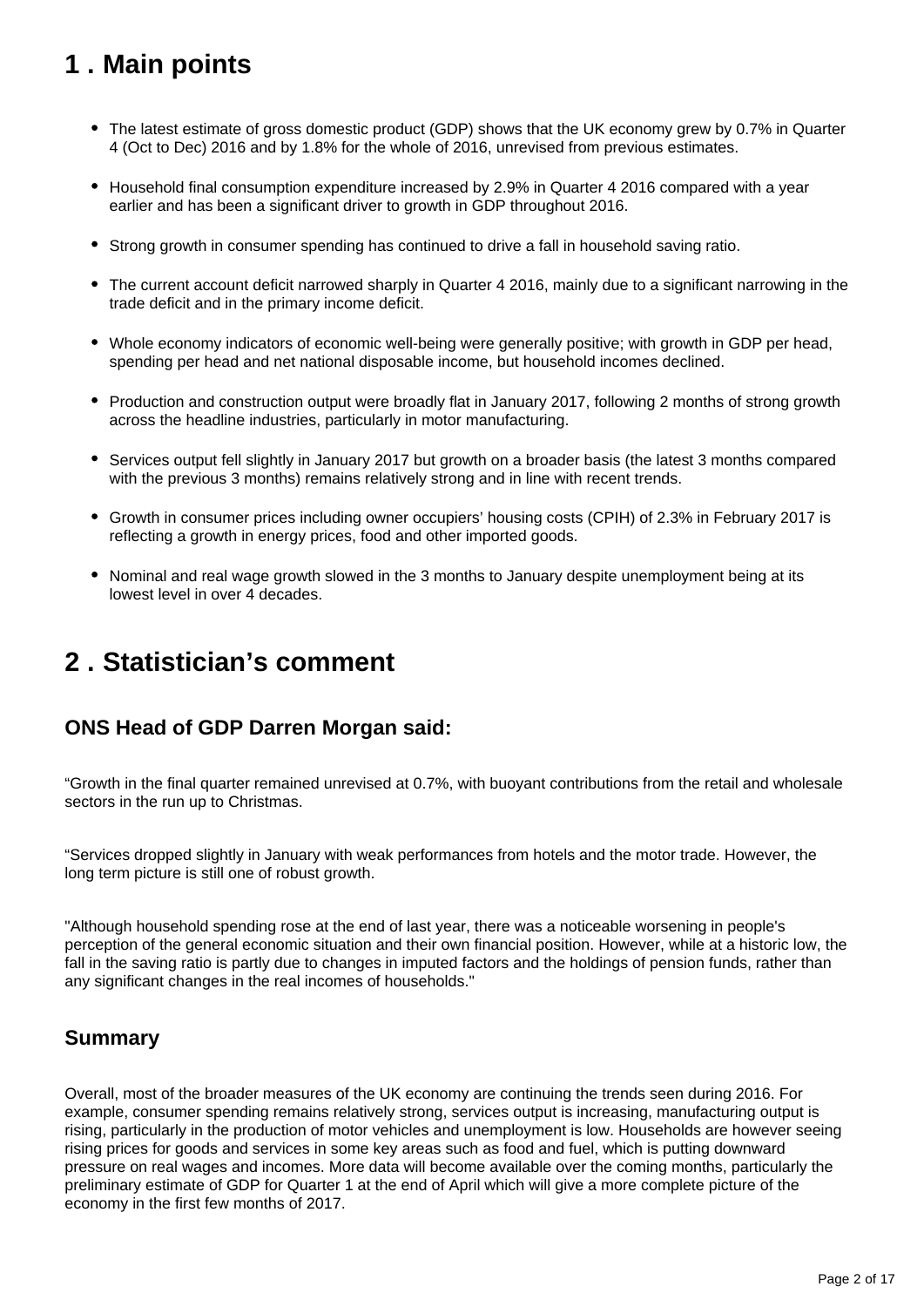### <span id="page-2-0"></span>**3 . Changes to publication schedule for economic statistics**

The Office for National Statistics (ONS) introduced its new [economic "theme days"](https://www.ons.gov.uk/news/news/operationalnotechangestopublicationscheduleforeconomicstatistics) in January, which will ensure that related economic statistics are released together.

This article provides a summary of the data and economic commentary released on each theme day alongside a particular focus on the latest GDP estimate and trends beneath the headline statistics.

More detailed theme day economic commentary is available for:

- [Short term indicators](https://www.ons.gov.uk/releases/shorttermindicatorseconomiccommentarymar2017)
- **[Prices](https://www.ons.gov.uk/releases/priceseconomiccommentarymar2017)**
- [Labour market](https://www.ons.gov.uk/releases/labourmarketeconomiccommentarymar2017)

### <span id="page-2-1"></span>**4 . The Quarterly National Accounts show that the UK economy grew by 0.7% in Quarter 4 2016, unrevised from the second estimate**

The [Quarterly National Accounts](https://www.ons.gov.uk/releases/ukquarterlynationalaccountsocttodec2016) (QNA) – which contain revisions covering the period back to Quarter 1 (Jan to Mar) 2016 – indicated that the UK economy grew by 0.7% in the fourth quarter (Oct to Dec) of 2016 and by 1.9% when compared with the same quarter of the previous year (see Figure 1).

#### **Figure 1: GDP growth, quarter-on-quarter and quarter on same quarter a year ago growth rate**

**UK, Quarter 1 (Jan to Mar) 2008 to Quarter 4 (Oct to Dec) 2016**



**Source: Office for National Statistics**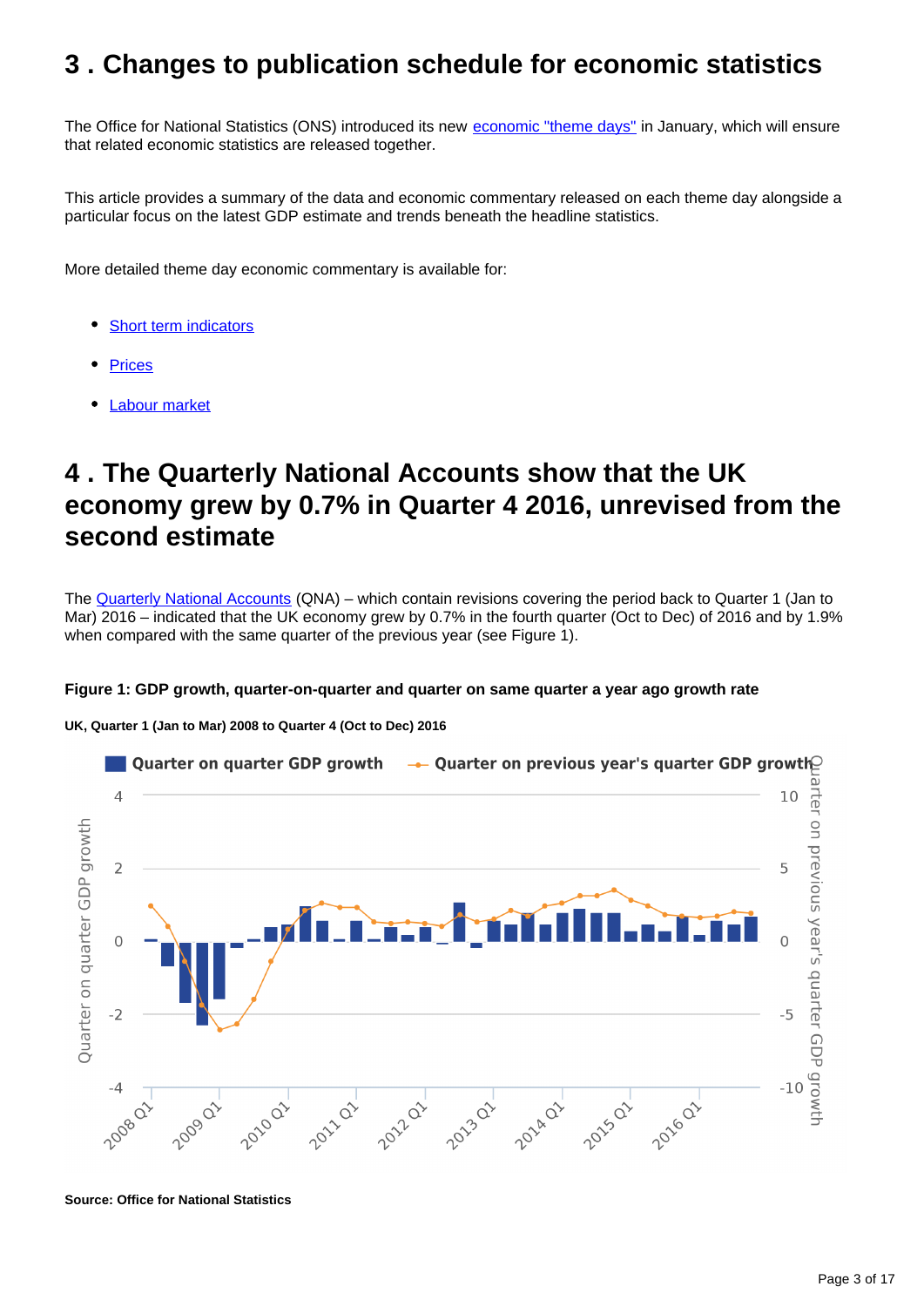There was a slight downward revision to quarter-on-quarter gross domestic product (GDP) growth in Quarter 3 (July to Sept) 2016 to 0.5%, however, economic growth in recent quarters remains similar to the previously published growth path. Further details are provided in the section titled "What is driving the revision to Quarter 3 (July to Sept) 2016?" in the [main bulletin](https://www.ons.gov.uk/releases/ukquarterlynationalaccountsocttodec2016).

On a calendar year basis, today's data show that GDP grew by 1.8% in 2016, unrevised from the second estimate of GDP. This is lower than the 2.2% growth seen in 2015 and also lower than the average rate of calendar year GDP growth in the decade prior to the downturn (2.9%).

### **Economic growth in 2016 reflected strong consumer spending and strong output in consumer-focused industries, while business investment declined**

The QNA provide much greater information on the expenditure and income measures of GDP compared with the [second estimate](https://www.ons.gov.uk/economy/grossdomesticproductgdp/bulletins/secondestimateofgdp/quarter4octtodec2016) published on 22 February 2017. Information regarding the [sector and financial accounts](https://www.ons.gov.uk/releases/ukquarterlysectoraccountsocttodec2016) is also published today. By expenditure category, on a quarter on same quarter of previous year basis, household final consumption expenditure increased by 2.9% in the final quarter of 2016, higher than the average growth rate observed over the past 5 years (2.3%), but similar to the pre-crisis compound growth rate of 3% observed between 2002 and 2007. Given its large weighting within GDP, this component was the primary driver of GDP growth between the final quarter of 2015 and the final quarter of 2016 (Figure 2). This confirms [previous analysis](https://www.ons.gov.uk/economy/nationalaccounts/uksectoraccounts/articles/economicreview/dec2016#second-estimate-of-gross-domestic-product-for-quarter-3-2016) highlighting the strength of consumer-focused industries.

In contrast to consumption, business investment declined by 0.9% over the same period. Since the start of 2016, quarter on same quarter of previous year growth in business investment has been negative, following 23 consecutive quarters of positive growth.

Net exports subtracted 0.5 percentage points from GDP growth on a quarter on same quarter a year ago basis, but was the main driver of growth on a quarter-on-quarter basis, contributing 1.7 percentage points. The movement in net exports primarily reflects non-monetary gold. This component of trade is volatile, but its impact on aggregate GDP is neutral as there is an offsetting movement in the acquisitions less disposals of valuables component of gross capital formation.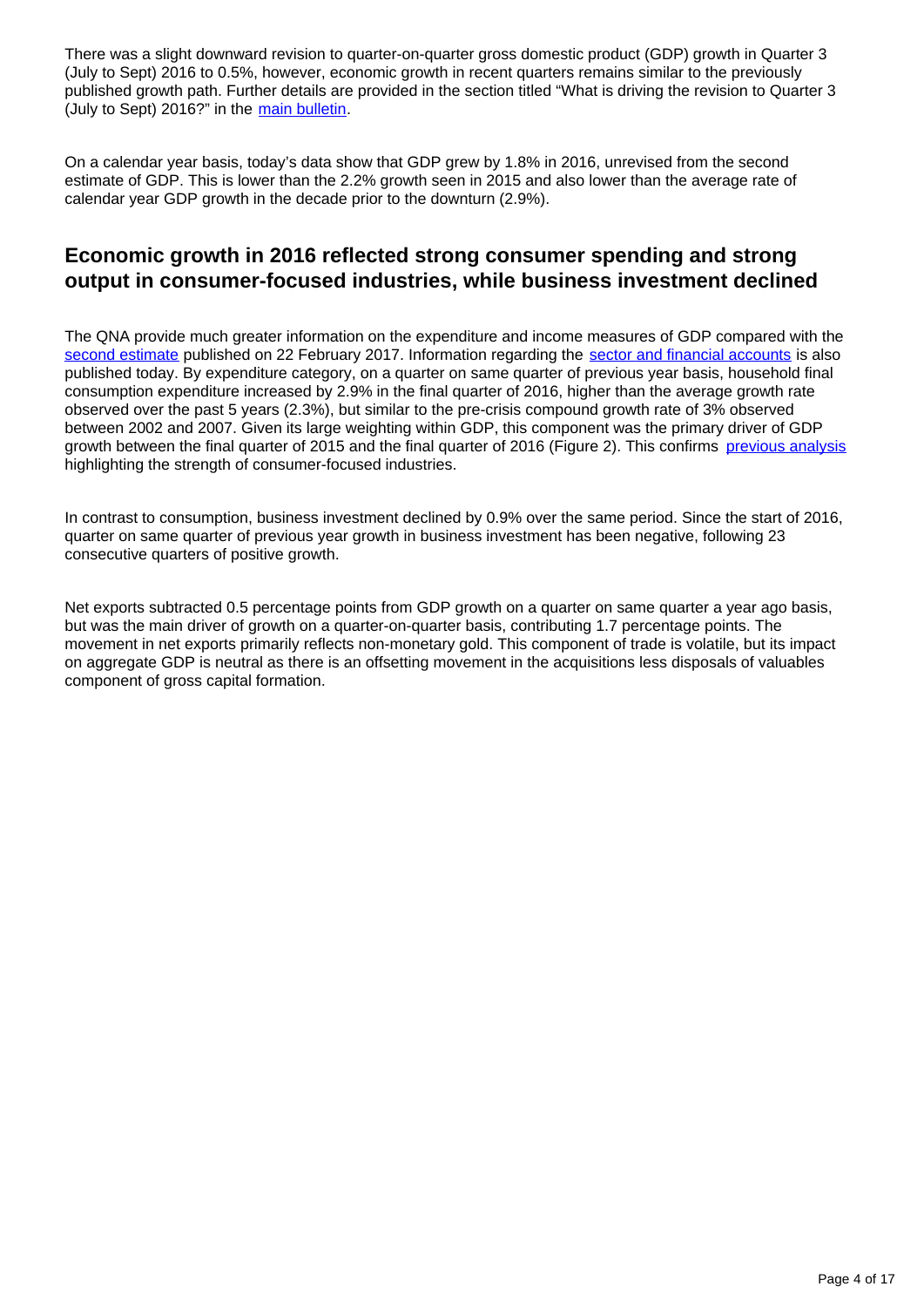#### **Figure 2: Contributions to GDP growth, expenditure components, quarter on same quarter of previous year, chained volume measure**

**UK, Quarter 1 (Jan to Mar) 2015 to Quarter 4 (Oct to Dec) 2016**



#### **Source: Office for National Statistics**

#### **Notes:**

1. Contributions to GDP growth do not sum to the total because the statistical discrepancy is not displayed.

Figure 3 places the consumption-led growth of the UK economy in context by examining the main contributors to quarter on same quarter a year ago growth in the expenditure measure of GDP for comparable economies. Private consumption in the UK contributed 1.9 percentage points to GDP growth, significantly more than other economies with the exception of the USA, which shows a similar pattern.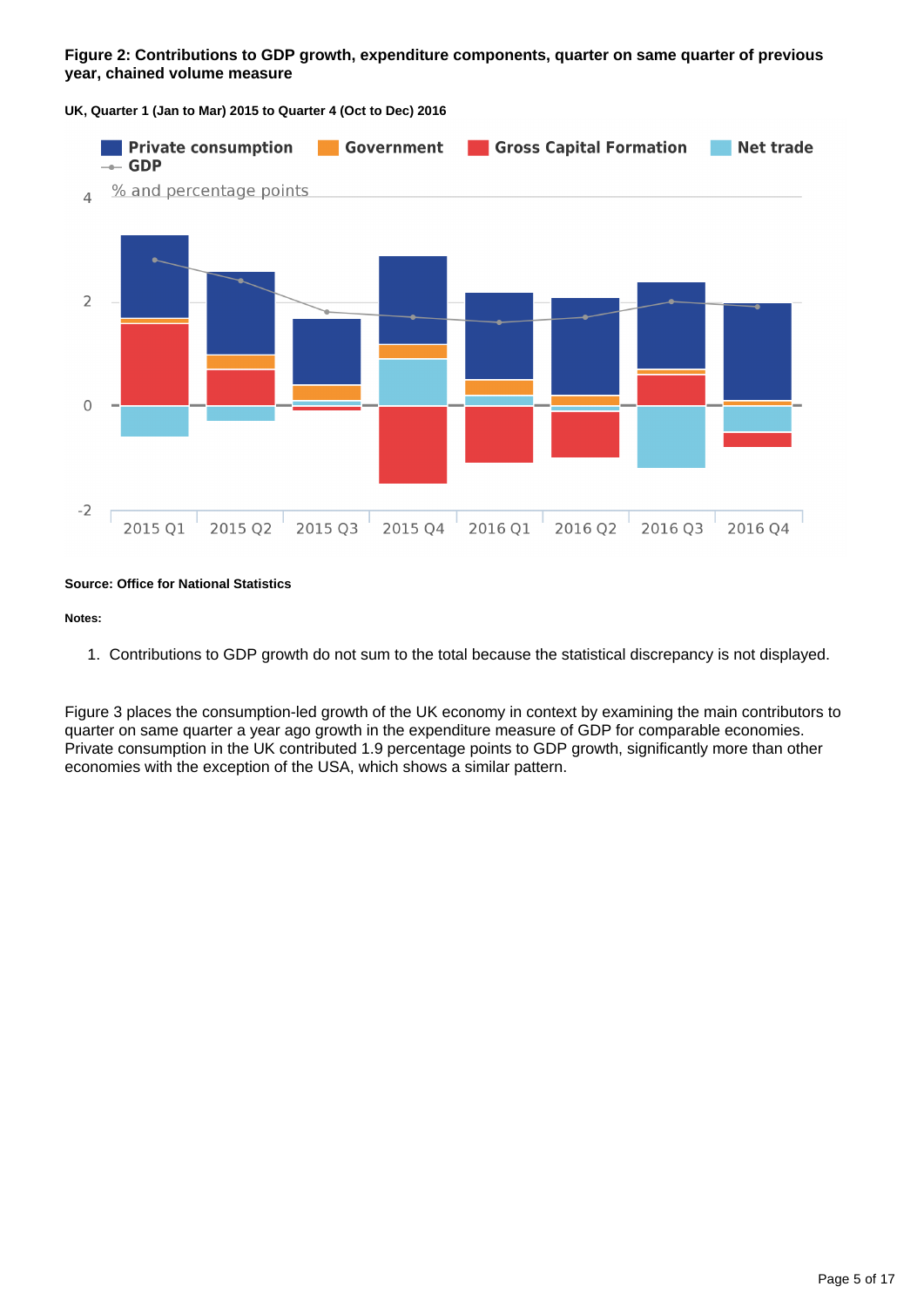**Figure 3: International comparison of GDP (expenditure) contributions, chained volume measure, quarter on previous year growth**



#### **UK, Quarter 4 (Oct to Dec) 2016**

### <span id="page-5-0"></span>**5 . Strong growth in consumer spending drives fall in household saving ratio**

The household and non-profit institutions serving households (NPISH) saving ratio is calculated as final consumption expenditure divided by total available resources (Figure 4). The saving ratio fell to 3.3% in Quarter 4 2016, the lowest rate on record. The saving ratio has been declining since Quarter 3 2015 which primarily reflects stronger growth in consumer spending outweighing the rate of growth in household disposable income. Strong growth in consumer spending comes on the back of robust labour market activity, while the slowing in household disposable income growth largely reflects a fall in other investment income from property income.

Figure 4 also shows that the saving ratio rose sharply following the financial crisis (Quarter 1 2008 to Quarter 2 (Apr to June) 2009), but has been declining since Quarter 3 2015. The saving ratio can be volatile (as gross saving is a small difference between 2 large numbers – total resources and final consumption expenditure) and is often revised.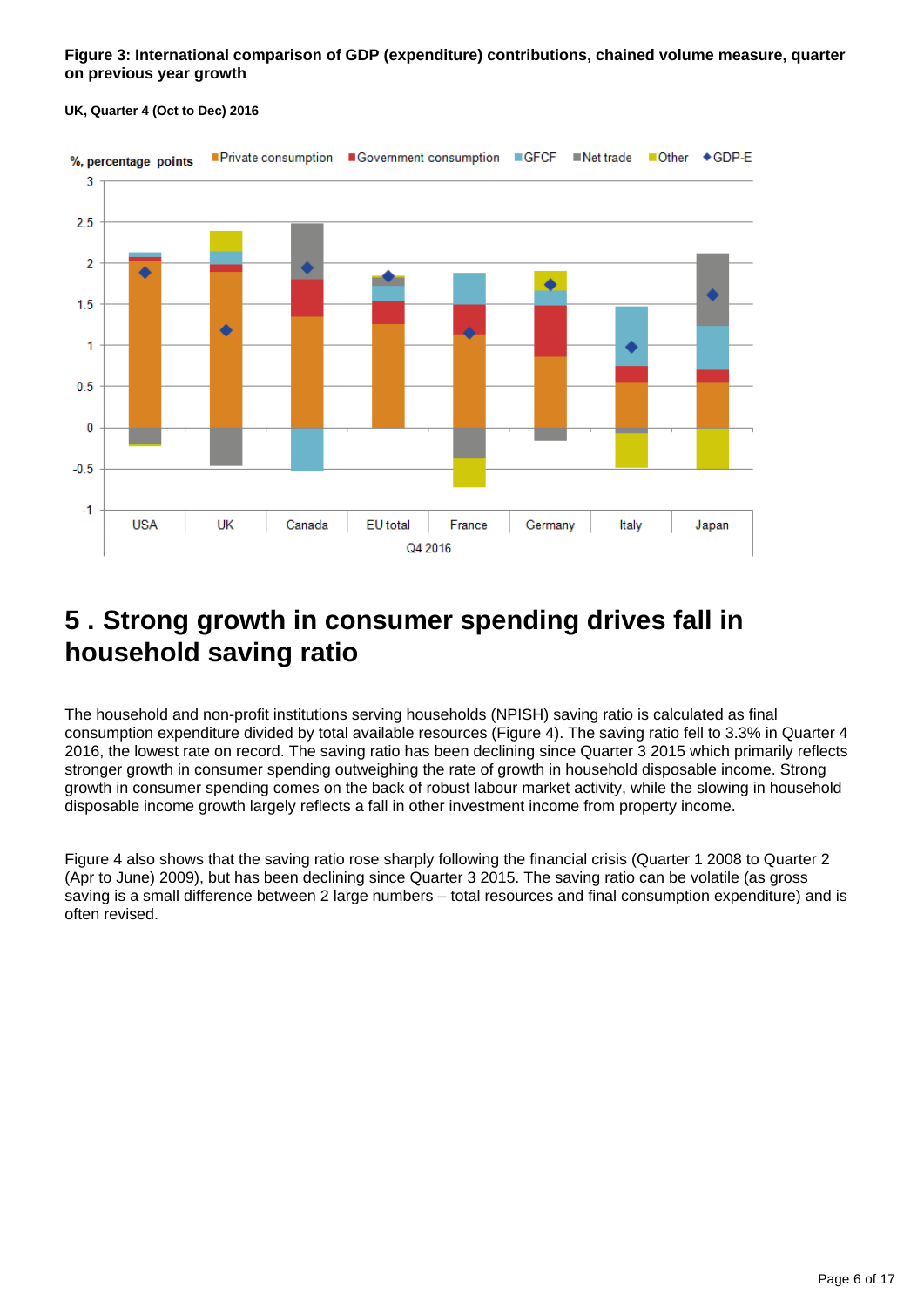#### **Figure 4: UK final consumption expenditure, total available resources, gross saving and saving ratio, seasonally adjusted**



**UK, Quarter 1 (Jan to Mar) 2005 to Quarter 4 (Oct to Dec) 2016**

The fall in the household saving ratio (calculated as gross saving divided by total available resources) is mirrored in the net lending or borrowing data. Figure 5 presents the net lending or borrowing position of various sectors in the UK economy and shows that the household sector was a net borrower in 2015 and 2016, following several years as a net lender in the post-financial crisis period. In 2016, the public sector and private financial corporations were also net borrowers, although public sector net borrowing as a share of nominal GDP has declined to its lowest since 2007. A counterpart to recent net borrowing patterns is rest of the world net lending to the UK. This corresponds to the broader UK balance of payments position.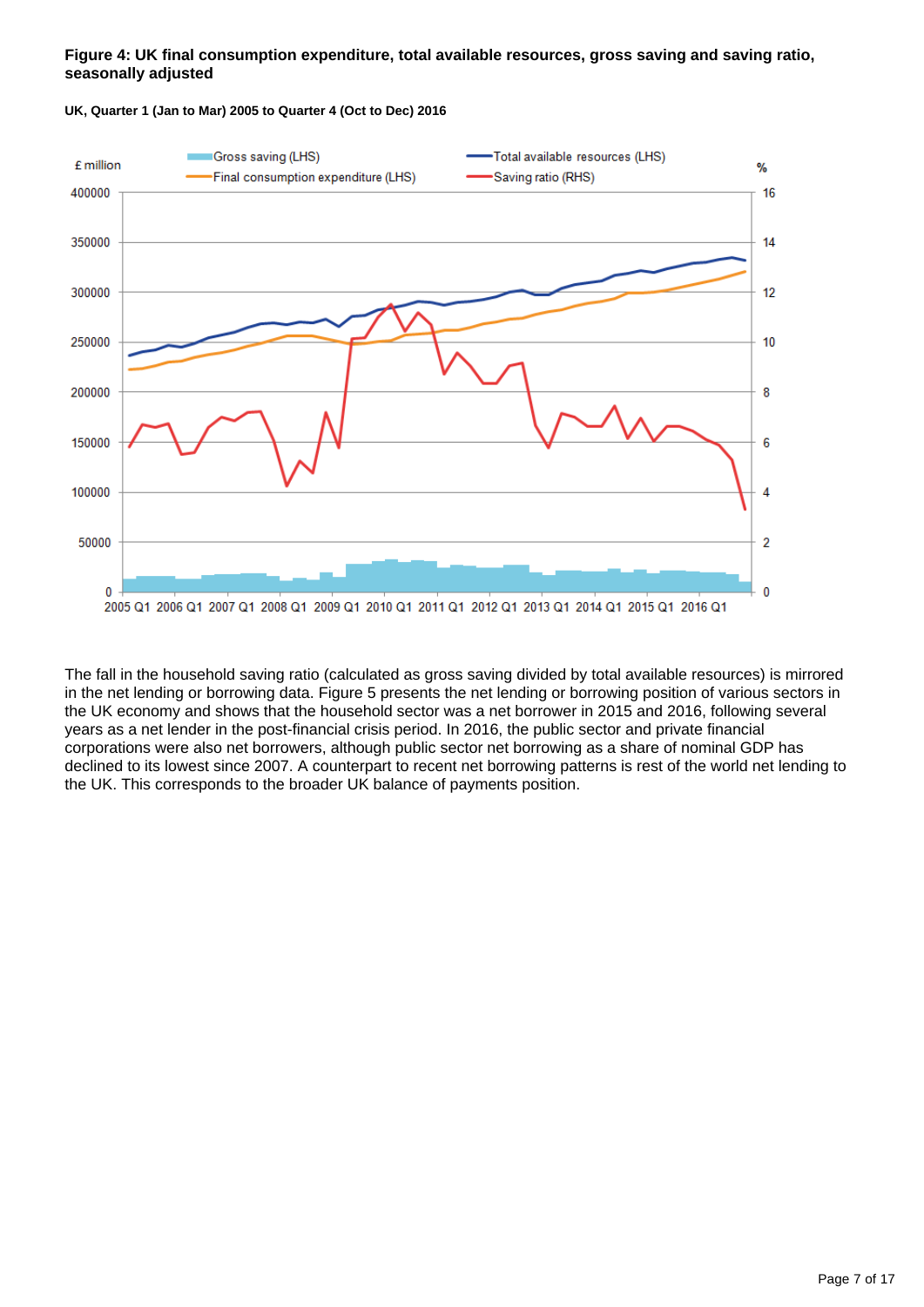

**UK, 1996 to 2016**

**Source: Office for National Statistics**

## <span id="page-7-0"></span>**6 . Current account deficit narrows sharply in Quarter 4 2016**

The UK's current account deficit as a percentage of GDP narrowed by 2.9 percentage points in Quarter 4 (Oct to Dec) 2016 to 2.4%. Figure 6 shows that the narrowing in the current account deficit was mainly due to a significant narrowing in the trade deficit and in the primary income deficit. The latter can be partially attributed to an increase in earnings on direct investments abroad, resulting in the smallest primary income deficit as a percentage of GDP seen since mid-2013.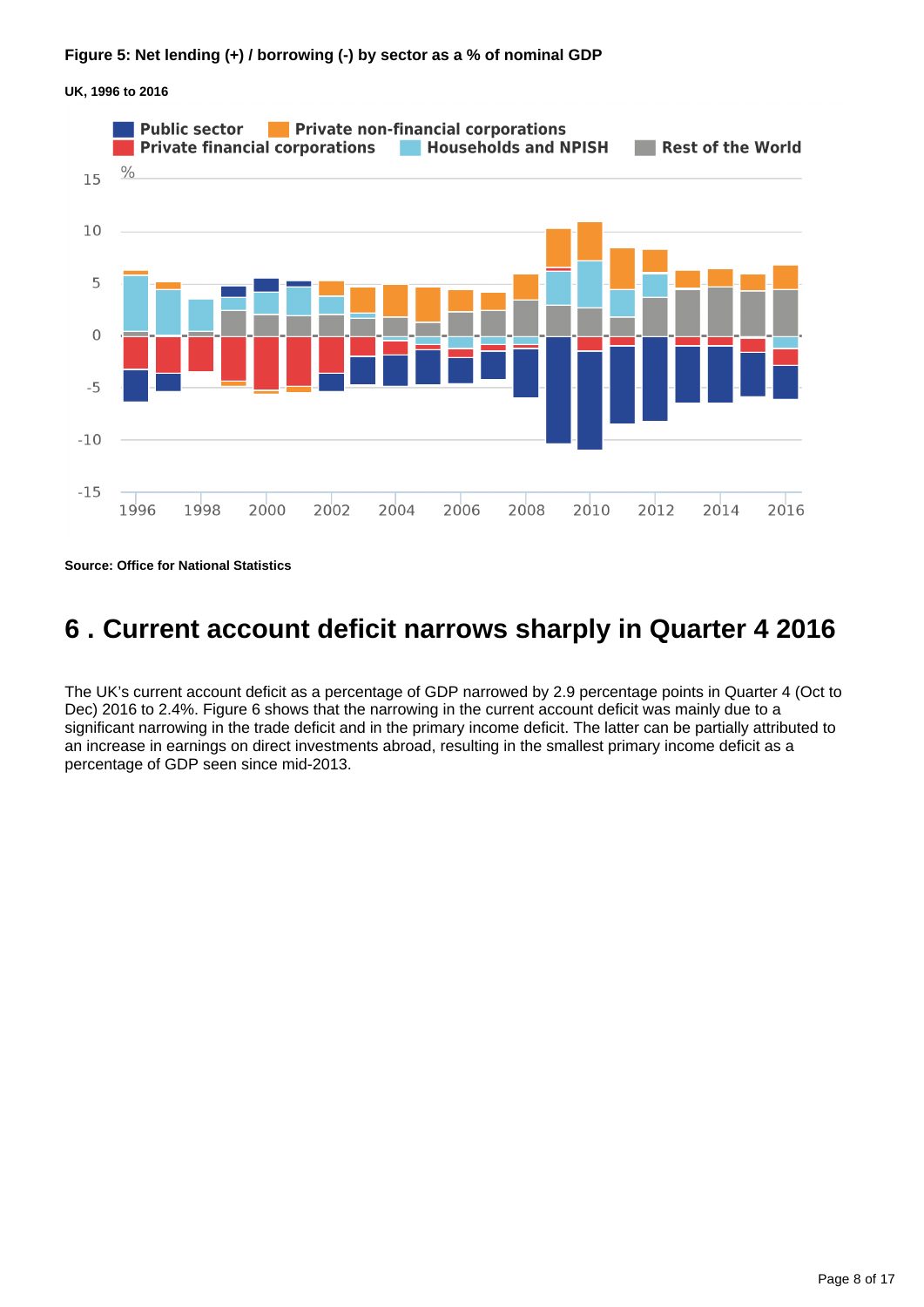#### **Figure 6: The UK current account balance as a % of GDP**





**Source: Office for National Statistics**

The overall trade balance as a percentage of GDP narrowed by 2 percentage points in Quarter 4 2016 compared with the previous quarter - largely driven by an £7.6 billion increase in goods exports. Of this £7.6 billion, £2.5 billion can be attributed to increases in exports of erratic commodities (e.g. non-monetary gold, aircraft), with a further £1.6 billion attributed to exports of oil. Of the additional £3.5 increase in exports other than erratic and oil series, there was a large increase to the exports of machinery (£1.0 billion).

The overall narrowing in the UK's current account deficit also coincided with a substantial depreciation in the sterling effective exchange rate, falling 17.0% between Quarter 4 2015 and Quarter 4 2016. Further information on the impact of a sterling devaluation on the [Balance of Payments and International Investment Position](https://www.ons.gov.uk/releases/balanceofpaymentsfortheukocttodecandannual2016) can be found in the latest bulletin.

### <span id="page-8-0"></span>**7 . There is a mixed picture for economic well-being in Quarter 4 2016**

This quarter's data paint a mixed picture for [economic well-being in the UK](https://www.ons.gov.uk/peoplepopulationandcommunity/personalandhouseholdfinances/incomeandwealth/bulletins/economicwellbeing/quarter4octtodec2016). Overall, whole economy indicators were positive; with growth in gross domestic product (GDP) per head and net national disposable income per head. This hasn't translated fully to households though; with incomes declining this quarter due mainly to a rise in prices. Despite the fall in income per person, spending increased and returned to the pre-2008 downturn level for the first time. Finally, economic sentiment worsened this quarter with consumers' confidence in the general economic situation falling and consumers also feeling less favourable about their own financial situation.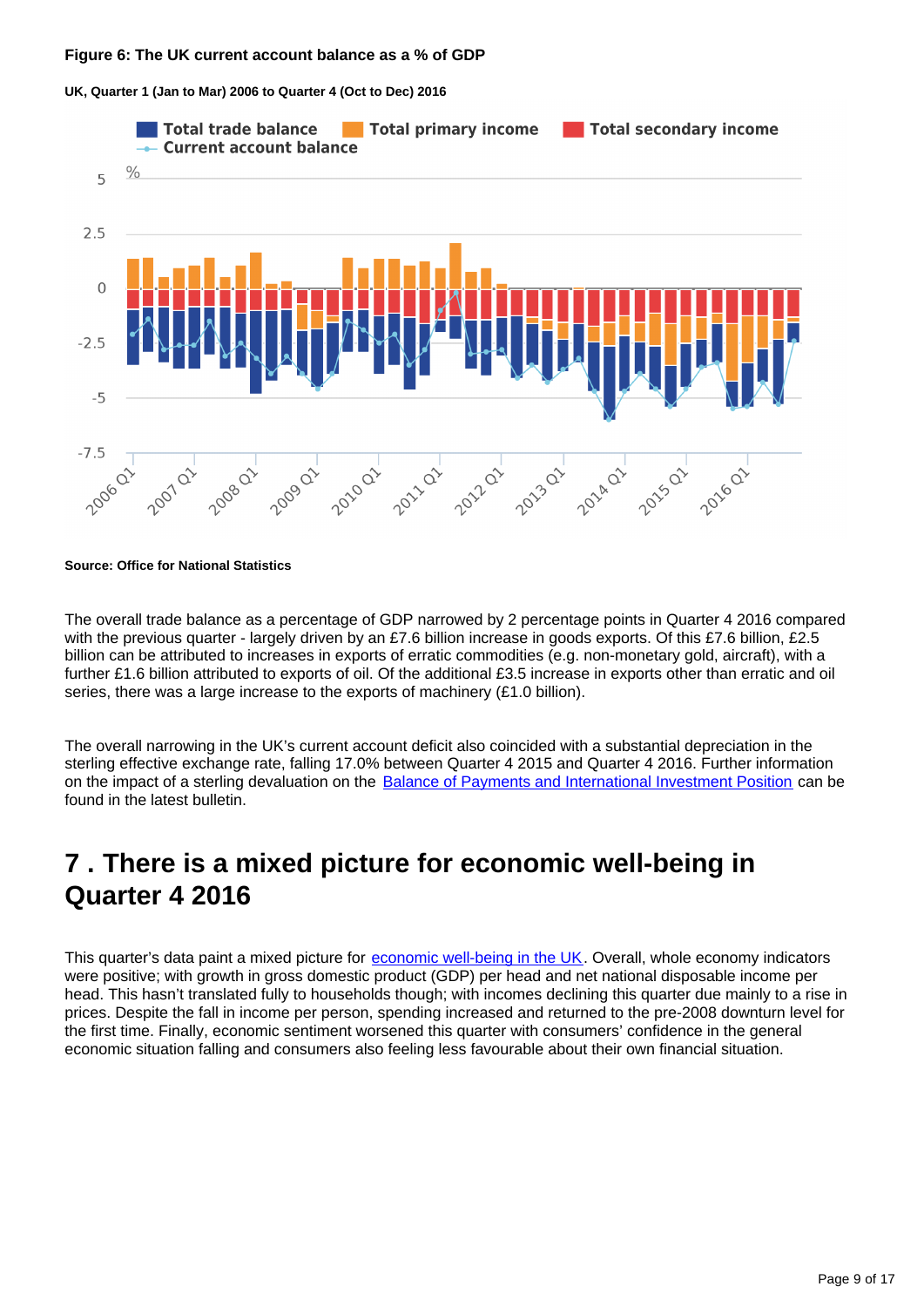### <span id="page-9-0"></span>**8 . 3-month on 3-month growth in manufacturing hits a 7-year high of 2.1% in January 2017**

While production output fell slightly in January 2017 (negative 0.4%), 3-month on 3-month growth in manufacturing hit a 7-year high of 2.1% (the highest rate since May 2010). The monthly fall in production was driven by a contraction in manufacturing activity (which accounts for 70.0% of total production), particularly in the volatile pharmaceuticals industry, which saw a 13.5% drop in January following an increase of 8.2% in December 2016.

The strength in manufacturing over the past 7 years has been driven by the production of motor vehicles, trailers and semi-trailers, which contributed 3.5 percentage points to the total 5.9% in 3-monthly manufacturing growth since May 2010.

The recent strength in UK motor vehicle production is also reflected in recent trade figures, with the latest data showing that passenger motor vehicles were the UK's second highest exported commodity behind mechanical machinery in 2016. Figure 7 shows manufacturing output and export turnover of the motor vehicle industry on a 12-month rolling average basis. The upward trend in the production and exports of motor vehicles is also strongly corroborated by data from the [Society of Motor Manufacturers and Traders \(SMMT\)](https://www.smmt.co.uk/vehicle-data/car-registrations/), which shows registrations of new vehicles in the UK trending up since 2012.

#### **Figure 7: UK motor vehicle production, exports and new car registrations**

#### **January 2010 to January 2017, UK**

1T Registrations of new cars, rolling 12 month moving average ufacture of motor vehicles, trailers and semi-trailers, domestic turnover, rolling 12 month moving orts of passenger motor cars, current prices, rolling 12 month moving average



**Source: Office for National Statistics, Society of Motor Manufacturers & Traders**

### **Construction activity and new orders show falls in the most recent data, but are still above levels seen last year**

While construction output fell by 0.4% in January 2017, it rose by 1.8% on a 3-month on 3-month basis following consecutive rises in November and December. In addition, the latest data revealed an upward revision to annual construction output growth for 2016 – up 0.9 percentage points to 2.4%. This revision was due to upward revisions across all 4 quarters and in particular, a revision of Quarter 4 (Oct to Dec) growth from 0.2% to 1.0%.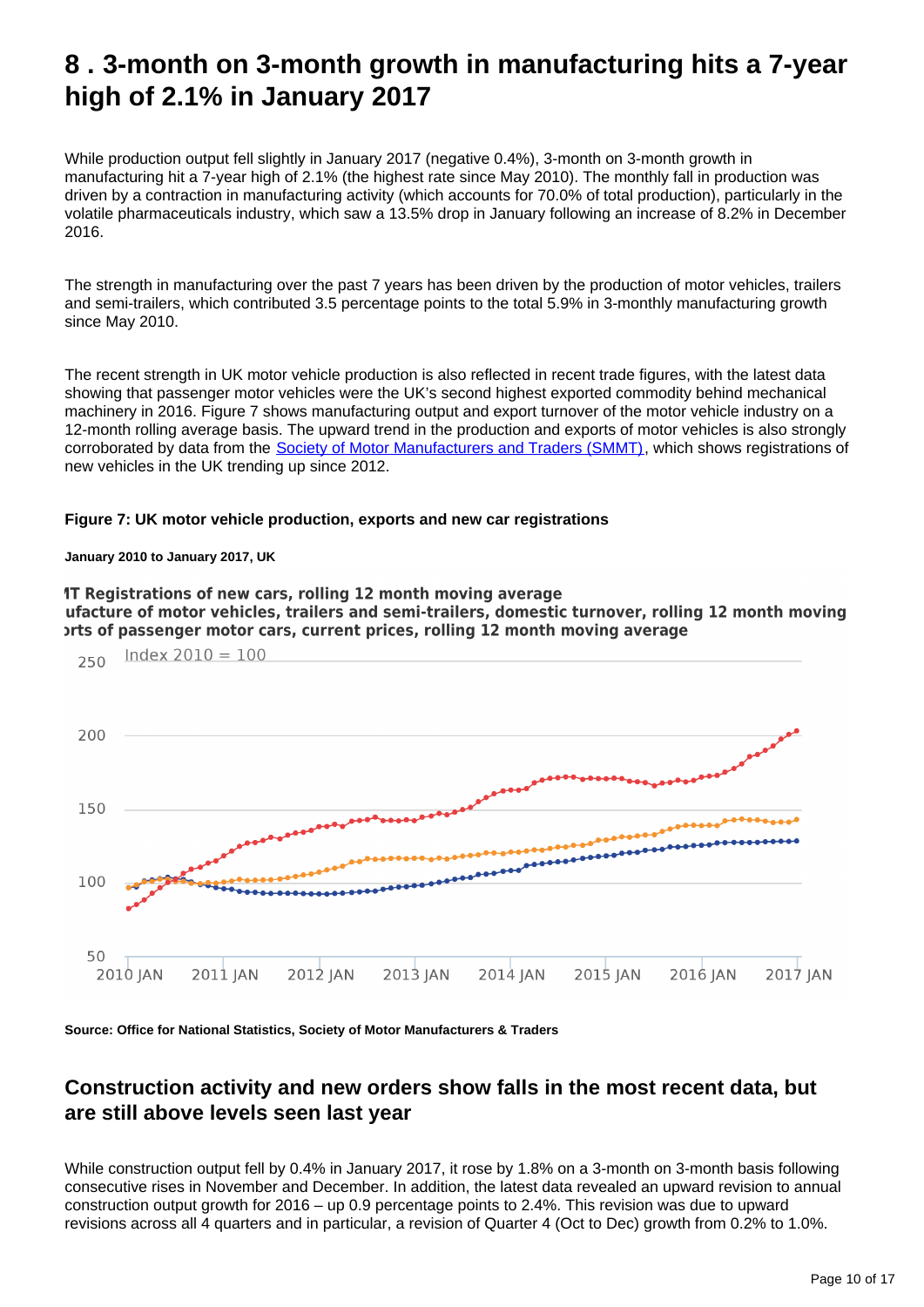Total construction new orders decreased by 2.8% in Quarter 4 2016, reflecting a fall in all sectors except for public work. Despite the quarterly fall, the annual volume of new orders is now at its highest level since 2008.

### <span id="page-10-0"></span>**9 . Services output fell slightly in January 2017 but growth on a broader basis remains relatively strong**

Alongside Quarterly National Accounts, new data are available for the services industries. Following 7 consecutive months of positive growth, services output remained broadly flat in January 2017, with a slight fall of 0.1%. Falls in transport, storage and communication, and distribution, hotels and restaurants (down 1.2% and 0.7% respectively) slightly outweighed rises in both business services and finance, and government and other services (up 0.5% and 0.2% respectively).

The latest services data are consistent with other short-term indicators of economic activity released earlier this month, with both production and construction output falling slightly in January (down 0.4%), but recording 3 month on 3-month growth of 1.9% and 1.8% respectively. In the most recent 3 months to January, services output rose by 0.6% compared with the 3 months to October 2016.

Figure 8 shows movements in all 4 main components of the services industries, as well as in wholesale trade, retail trade and repair of motor vehicles (a sub-component of distribution, hotels and restaurants). Despite a monthly fall in January for transport, storage and communication, and distribution, hotels and restaurants, all 4 main components recorded rises on a 3-monthly basis, with the largest contributor to growth coming from business services and finance (accounting for 0.2 percentage points of the 0.6% growth in overall services).

Figure 8 also strongly corroborates the recent strength seen in UK production and exports of motor vehicles, with growth in the wholesale trade, retail trade and repair of motor vehicles outpacing overall growth in services over the past 3 years. While overall services output has grown 9.3% since January 2014, wholesale trade, retail trade and repair of motor vehicles has grown by 23.6%, although growth did slow considerably in 2016.

#### **Figure 8: Index of services by selected components**

**UK January 2014 to January 2017**



**Source: Office for National Statistics**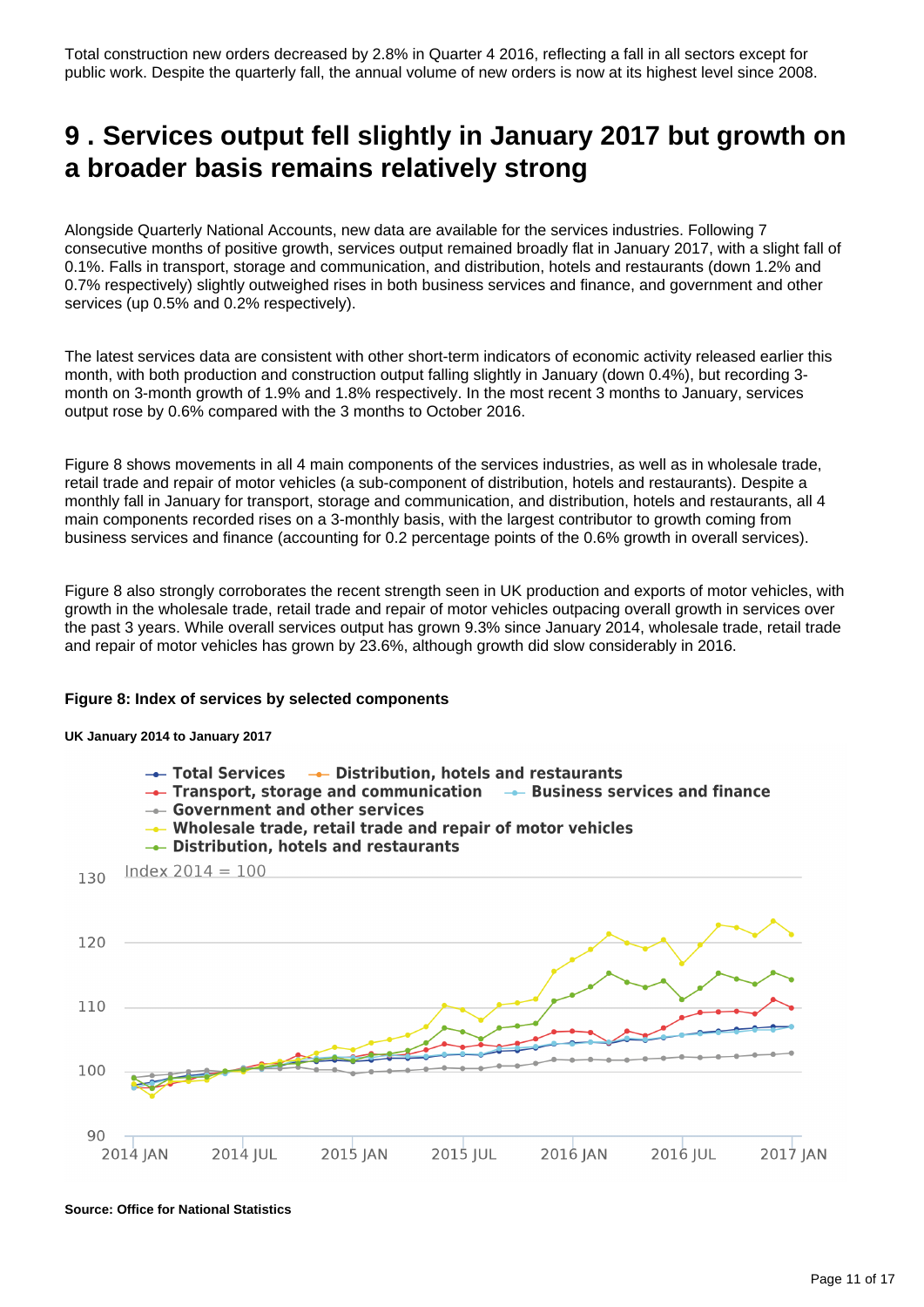## <span id="page-11-0"></span>**10 . Consumer price inflation including owner occupiers' housing costs (CPIH) increased to 2.3% in February reflecting increased price pressure from energy and other imported goods**

Figure 9 shows the contributions to the 12-month growth in CPIH from owner occupiers' housing costs (OOH), services and goods of varying import intensities. Energy is separately identified and goods are classified in ranges of import intensity from 0 to 10% to 40% and over. We use the rental equivalence method to measure OOH, which reflects the imputed rental value of properties. Previous analysis in the [prices economic commentary](https://www.ons.gov.uk/releases/priceseconomiccommentarymar2017) showed that OOH tends to track the movements of the Index of Private Housing Rental Prices (IPHRP) for England excluding London.

The graph shows that OOH tends to have a positive contribution to CPIH, apart from in 2010. The 12-month growth rate for IPHRP was falling for most of 2010 in the aftermath of the economic downturn. In 2015, the positive 12-month growth rate for IPHRP led to a positive contribution to CPIH from OOH, which kept the CPIH 12-month growth rate above 0% throughout 2015, while the CPI remained around 0%.

#### **Figure 9: Contributions to 12-month CPIH growth by services, energy and import intensity of goods**



#### **UK, January 2008 to February 2017**

#### **Source: Office for National Statistics**

**Notes:**

- 1. Energy includes electricity, gas and other household fuels as well as fuels and lubricants for motor vehicles.
- 2. Services does not include owner occupiers' housing costs (OOH).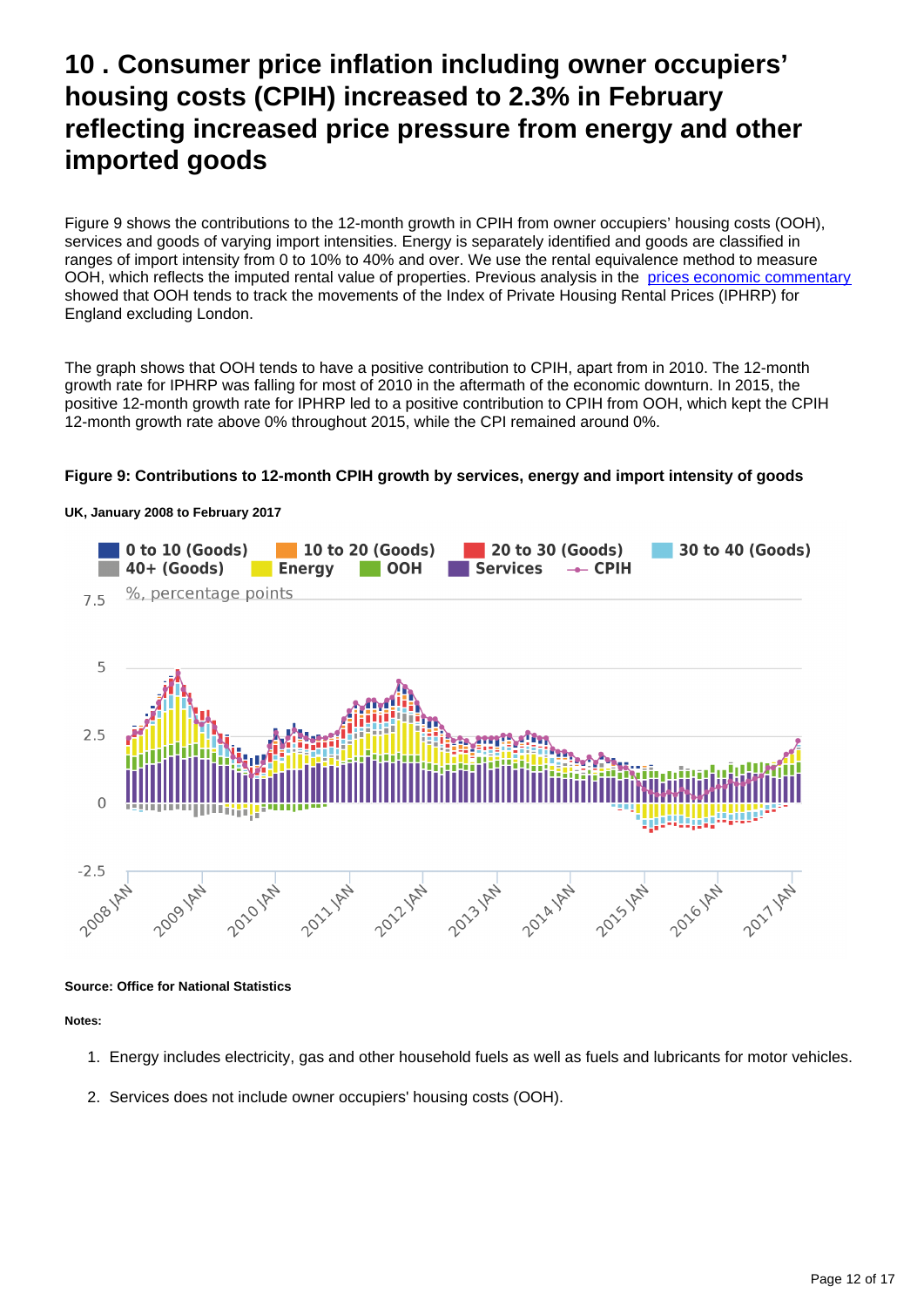Similar to [previous analysis](https://www.ons.gov.uk/releases/monthlyeconomiccommentaryjan2017) the latest data show that while services price inflation has consistently contributed around 0.8 to 1.8 percentage points of the headline 12-month CPIH growth rate in recent years, the contribution (positive or negative) from energy-related goods and relatively more import-intensive goods (20 to 30%, 30 to 40% and 40% and over groups) has been more varied. Energy continues to be the main driver of the recent increase in CPIH (mostly from fuels and lubricants), contributing 0.47 percentage points to CPIH 12-month growth in February 2017, up from negative 0.33 percentage points a year earlier.

For the first time since March 2014, all groups shown in Figure 9 have a positive contribution to CPIH, following over 2 years of deflation of the 20 to 30% and 30 to 40% groups. Much of this can be attributed to the moderation of food price deflation over the past few months and the subsequent return to food price inflation in the latest month. As mentioned in the [prices economic commentary,](https://www.ons.gov.uk/releases/priceseconomiccommentarymar2017) the main positive contributions to the 12-month rate for food were fish and fruit (which are both within the 30 to 40% group) and bread and cereals (which are within the 20 to 30% group).

## <span id="page-12-0"></span>**11 . UK unemployment rate has not been lower in over 4 decades**

Headline labour market indicators point to a strong performance in the 3 months to January 2017. Estimates from the Labour Force Survey, show that there were 31.85 million people in work, 305,000 more than for a year earlier and 92,000 more than for August to October 2016. There was an increase in full-time employment (a rise of 136,000) partly offset by a decrease in total part-time employment (a fall of 44,000). The employment rate is 74.6%, the joint highest since comparable records began in 1971. The unemployment rate is 4.7%, down from 5.1% for a year earlier (Figure 10). It has not been lower since June to August 1975.

#### **Figure 10: Quarterly change in employment and unemployment rate, seasonally adjusted**



#### **UK, November to January 2009 to November to January 2017**

**Source: Office for National Statistics**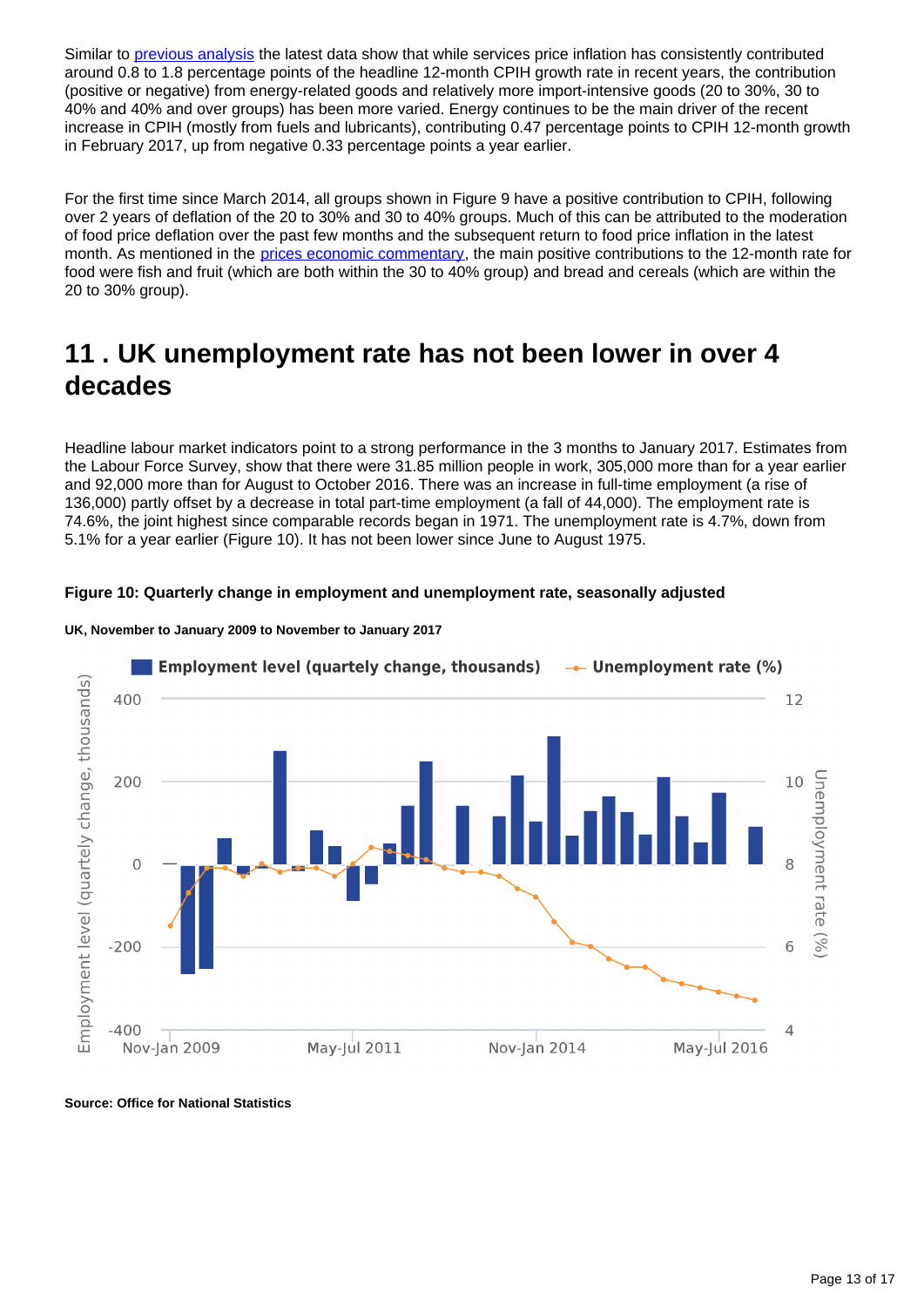The participation rate (the proportion of people aged over 16 who were economically active) has increased marginally to 63.6% in the 3 months to January 2017. This means that 61,000 more people have joined the labour force in the 3 months to January 2017. A fall in unemployment rate is driven by an increase in the participation rate. Similarly, an increase in participation rate was accompanied by a 0.1 percentage points increase in activity rate (the proportion of people aged between 16 and 64 who were economically active) to 78.4% in the 3 months to January 2017.

The headline employment growth and unemployment numbers are useful in providing a simplified snapshot of how labour markets are evolving. A broader set of statistics complement this snapshot with a richer set of information. For example, the long-term unemployment rate (those unemployed for over 12 months) has fallen by 0.1 percentage points and is now approaching its pre-crisis average. The ratio of redundancies to employment remains at a low level compared with historical averages. Another important indicator of the labour market is the number of vacancies, which has remained relatively flat compared with the previous year. Vacancies increased marginally by 4,000 in the 3 months to February 2017 driven by a rise in vacancies in the services and construction sectors.

[Recent analysis](https://www.ons.gov.uk/employmentandlabourmarket/peopleinwork/employmentandemployeetypes/articles/labourmarketeconomiccommentary/march2017) examines the relationship between vacancies and unemployment as an indication of the matching efficiency in the labour markets.

## <span id="page-13-0"></span>**12 . Real and nominal earnings growth slowed in the 3 months to January 2017**

Figure 11 shows rates of nominal and real wage growth over a 15-year period from January 2002. Wages have been adjusted for inflation using the Consumer Prices Index (CPI) as this series is available prior to 2005 whereas CPI including owner occupiers' housing costs (CPIH) is available using the current methodology only from 2005.

These data show that regular weekly earnings for employees (excluding bonuses) in Great Britain increased by 2.3% in the 3 months to January 2017 compared with a year earlier. This is the weakest rate of growth since August 2016 and down from 2.6% in the 3 months to December 2016. Weekly earnings, including bonuses, grew at 2.2% in the same period and are the weakest since April 2016.

Once adjusted for inflation (measured by CPI) average weekly earnings increased by 0.7% including bonuses and 0.8% excluding bonuses, compared with a year earlier. This is the weakest growth in real earnings since November 2014.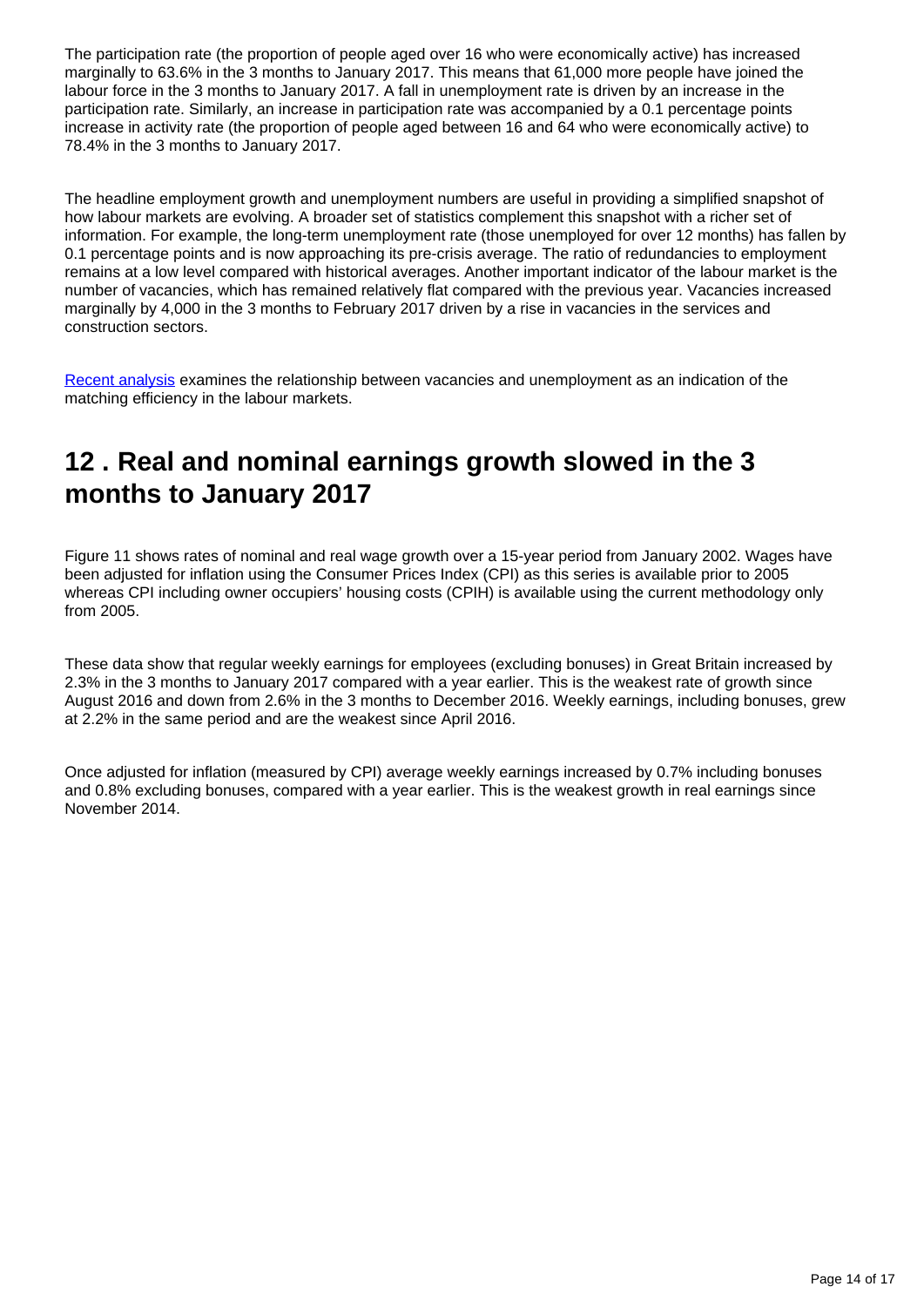#### **Figure 11: Regular average weekly earnings growth, seasonally adjusted, 3 month on 3 month a year ago: real and nominal**

**January 2002 to January 2017, Great Britain**



### **Workforce jobs growth has been concentrated in health and social work and professional and scientific services**

The breakdown by industry of job growth in the UK has been in line with broad economic trends. To understand year-on-year (December 2015 to December 2016) job growth by industry (Figure 12), analysis should be placed in the macroeconomic context. Trends in employment in construction have matched recent performance in the housing market in the UK, including continued strong demand for housing particularly in London and the wider south east. The more interesting dynamics emerge when industries are traditionally associated with foreign demand are considered. Accommodation and food service (positive 51,000), associated with the tourism sector, saw marked gains in workforce jobs while manufacturing, associated with potentially greater export demand from the recent depreciation of sterling, marked a more modest increase of 7,000 workforce jobs.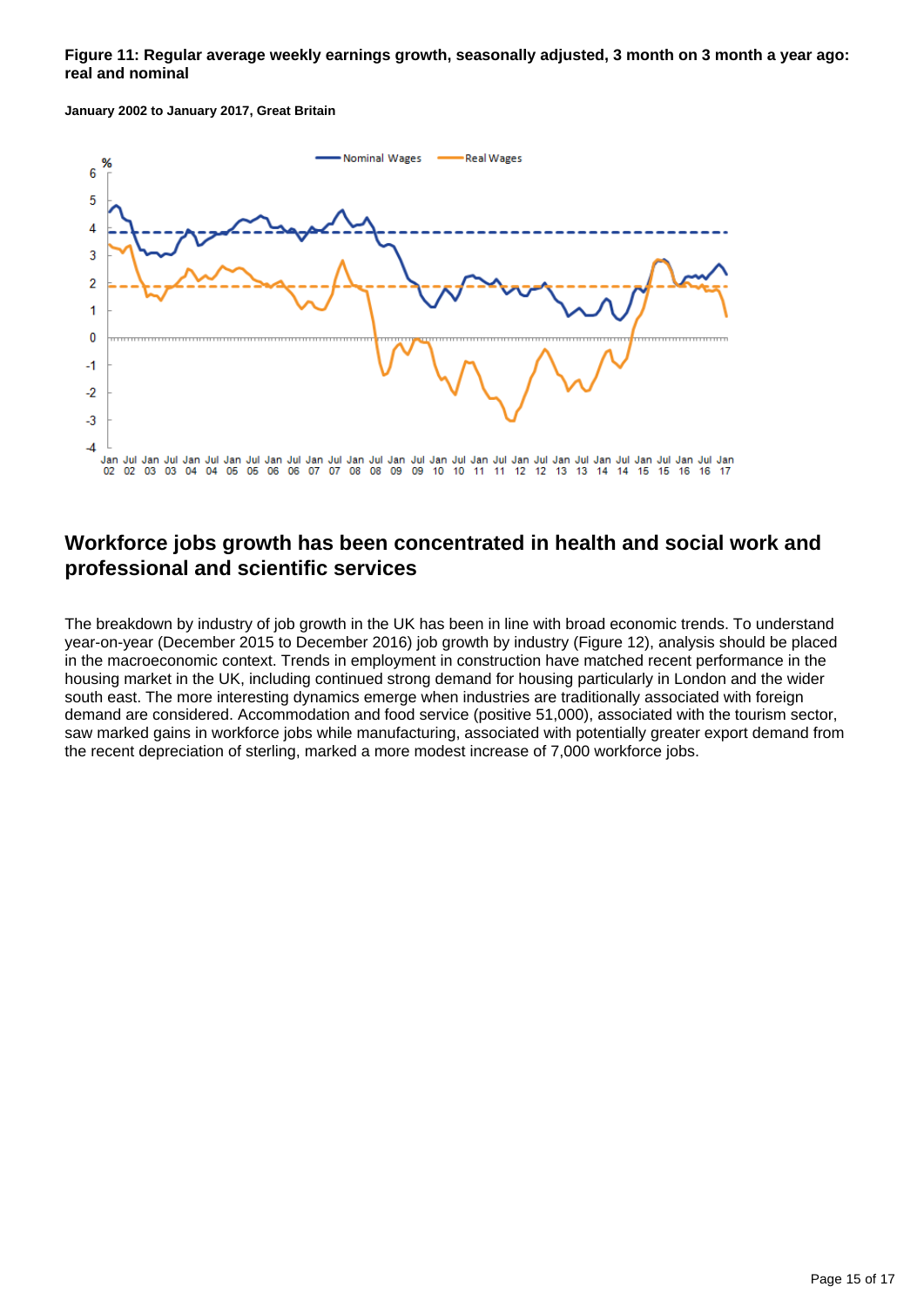#### **Figure 12: Workforce jobs growth by industry**

#### **December 2015 to December 2016, UK, seasonally adjusted**



#### **Source: Office for National Statistics**

#### **Notes:**

- 1. Workforce jobs figures are a measure of jobs rather than people and include estimates of the selfemployed by industry.
- 2. Data for December 2016 are provisional.
- 3. Data are available from ONS dataset [JOBS02](https://www.ons.gov.uk/employmentandlabourmarket/peopleinwork/employmentandemployeetypes/datasets/workforcejobsbyindustryjobs02).

Mining and quarrying (negative 5,000); public administration and defence and compulsory social security (negative 11,000) and financial and insurance activities (negative 26,000) saw a decrease in workforce jobs. These losses were offset by marked gains in human health and social work (positive 88,000); professional, scientific and technical activities (positive 65,000); construction (positive 60,000); administrative and support service activities (positive 56,000) and information and communication (positive 53,000).